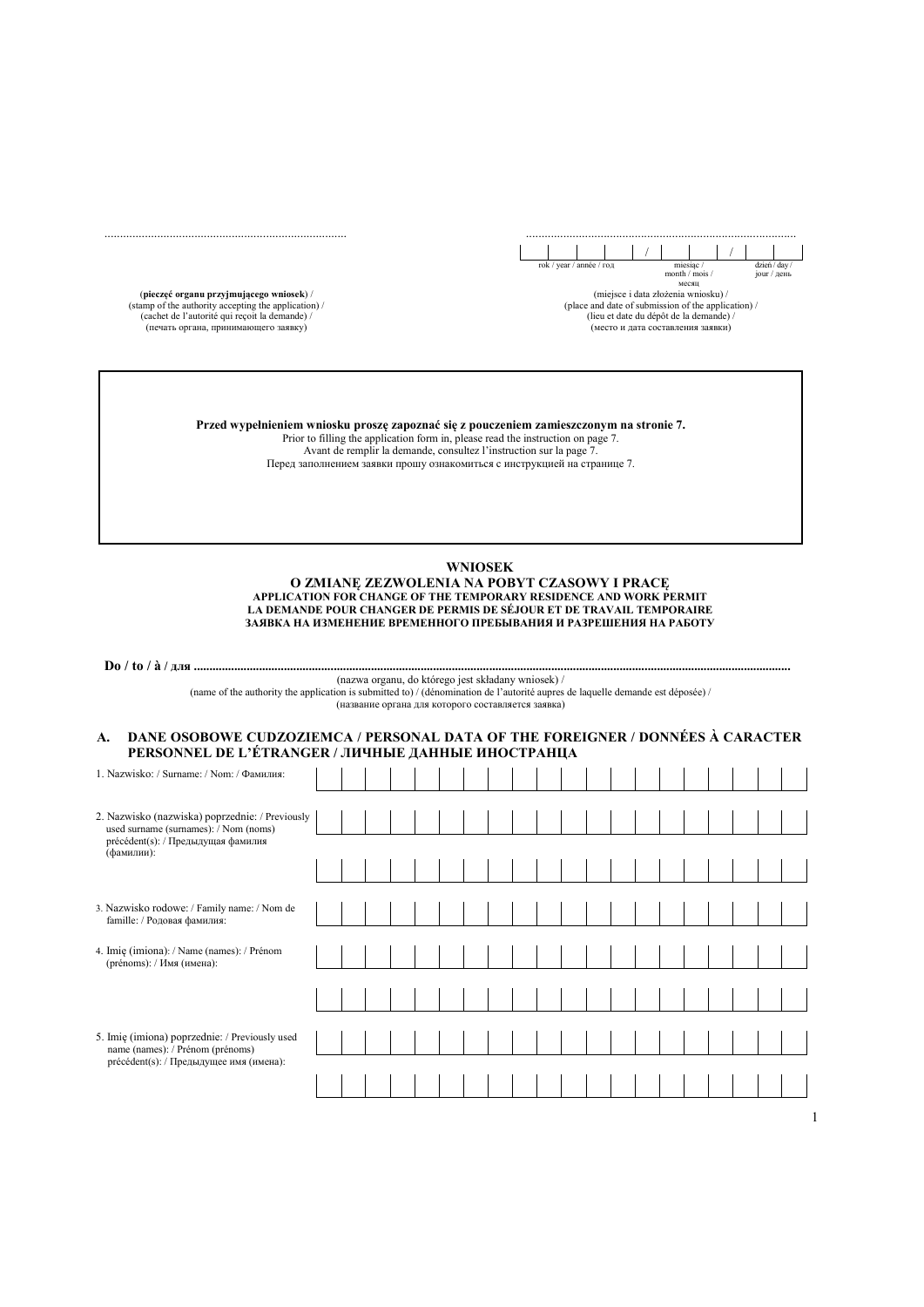| 6. Data urodzenia: / Date of birth: / Date de<br>naissance: / Дата рождения:                                                    | rok / year / année / год |  |  | miesiąc / month / mois / | месяц | jour / день | dzień / day / |  |  |  |  |  |
|---------------------------------------------------------------------------------------------------------------------------------|--------------------------|--|--|--------------------------|-------|-------------|---------------|--|--|--|--|--|
| 7. Płeć: / Sex: / Sexe: / Пол:                                                                                                  |                          |  |  |                          |       |             |               |  |  |  |  |  |
| 8. Miejsce urodzenia: / Place of birth: / Lieu de<br>naissance: / Место рождения:                                               |                          |  |  |                          |       |             |               |  |  |  |  |  |
| 9. Obywatelstwo: / Citizenship: / Citoyenneté: /<br>Гражданство:                                                                |                          |  |  |                          |       |             |               |  |  |  |  |  |
|                                                                                                                                 |                          |  |  |                          |       |             |               |  |  |  |  |  |
| 10. Wykształcenie: / Education: / Education: /<br>Образование:                                                                  |                          |  |  |                          |       |             |               |  |  |  |  |  |
| 11. Numer PESEL (jeżeli został nadany): /<br>PESEL number (if applicable): / Numéro<br>PESEL (si attribué): / Номер PESEL (если |                          |  |  |                          |       |             |               |  |  |  |  |  |
| таковой имеется):<br>12. Numer telefonu: / Telephone number: /<br>Numéro de téléphone: / Номер телефона:                        |                          |  |  |                          |       |             |               |  |  |  |  |  |
| 13. E-mail: / E-mail: / Courriel: / Электронная<br>почта:                                                                       |                          |  |  |                          |       |             |               |  |  |  |  |  |

#### **B. POWÓD WYSTĄPIENIA O ZMIANĘ ZEZWOLENIA NA POBYT CZASOWY I PRACĘ / THE REASON FOR THE APPLICATION FOR CHANGING THE PERMIT FOR TEMPORARY RESIDENCE AND WORK / LE MOTIF DE LA DEMANDE DE MODIFICATION DE L'AUTORISATION DE SEJOUR TEMPOREL ET DE TRAVAIL / ПРИЧИНА ОБРАЩЕНИЯ ЗА ИЗМЕНЕНИЕМ РАЗРЕШЕНИЯ НА ВРЕМЕННОЕ ПРОЖИВАНИЕ И РАБОТУ**

(zaznaczyć znakiem "X" odpowiednią rubrykę) / (tick the appropriate box with "X") / (mettre un "X" dans la case correspondante) / (обозначить знаком "X" соответствующую графу)

Zmiana zezwolenia z uwagi na pobyt czasowy i pracę, z uwagi na zmianę: / The change of the permit for temporary residence and work due to the change in: / La modification de l'autorisation de séjour temporel et de travail suite au changement: / Изменение разрешения в связи с временным проживанием и работой, в связи с изменением:

podmiotu powierzającego wykonywanie pracy / the entity commissioning work / de l'agent économique confiant l'exécution du travail / лица, поручающего выполнение работы

pracodawcy użytkownika / the user's employer / de l'employeur de l'utilisateur / работодателя пользователя

 Czy cudzoziemiec zawiadomił wojewodę w terminie 15 dni roboczych o utracie pracy u któregokolwiek z podmiotów powierzających wykonywanie pracy, wymienionych w zezwoleniu na pobyt czasowy i pracę? / Has the foreigner notified the voivode, within 15 business days, about the loss of employment at any of the entities commissioning work mentioned in the permit for temporary residence and work? / L'étranger a-t-il avisé le voïvode, dans le délai de 15 jours ouvrés, de la perte du travail chez l'un des agents économiques lui confiant l'exécution du travail qui ont été indiqués dans l'autorisation de séjour temporel et de travail? / Сообщил ли иностранец воеводе в течение 15 рабочих дней о потере работы у какого-либо из лиц, поручающих выполнение работ, перечисленных в разрешении на временное проживание и работу?

| tak / yes / oui / да                                                                                                                 |  |  |  |  |  |  |                           |  |
|--------------------------------------------------------------------------------------------------------------------------------------|--|--|--|--|--|--|---------------------------|--|
| Który wojewoda został zawiadomiony? / Which voivode was notified? /<br>Quel voïvode a-t-il été avisé? / Какой воевода был уведомлен? |  |  |  |  |  |  | 1 1 1 1 1 1 1 1 1 1 1 1 1 |  |
|                                                                                                                                      |  |  |  |  |  |  |                           |  |
| nie/no/non/                                                                                                                          |  |  |  |  |  |  |                           |  |

Zmiana zezwolenia na pobyt czasowy i pracę z uwagi na zmianę warunków określonych w art. 118 ust. 1 pkt 2–5 ustawy z dnia 12 grudnia 2013 r. o cudzoziemcach (Dz. U. z 2021 r. poz. 2354, z późn. zm.): / The change of the temporary residence and work due to the change of the conditions defined in Article 118 Section 1 items 2–5 of the Act on Foreigners (Journal of Laws of 2021, item 2354, as amended): / La modification de l'autorisation de séjour temporel et de travail suite à la modification des conditions indiquées dans l'art. 118 alinéa 1 points 2 à 5 de la loi sur les étrangers (Journal officiel de 2021, article 2354, avec des modifications ultérieures): / Изменение разрешения на временное проживание и работу в связи с изменением условий, указанных в ст. 118 абзац 1 пункты 2–5 Закона об иностранцах (Законодательный вестник за 2021 г., п. 2354, с последующими изменениями):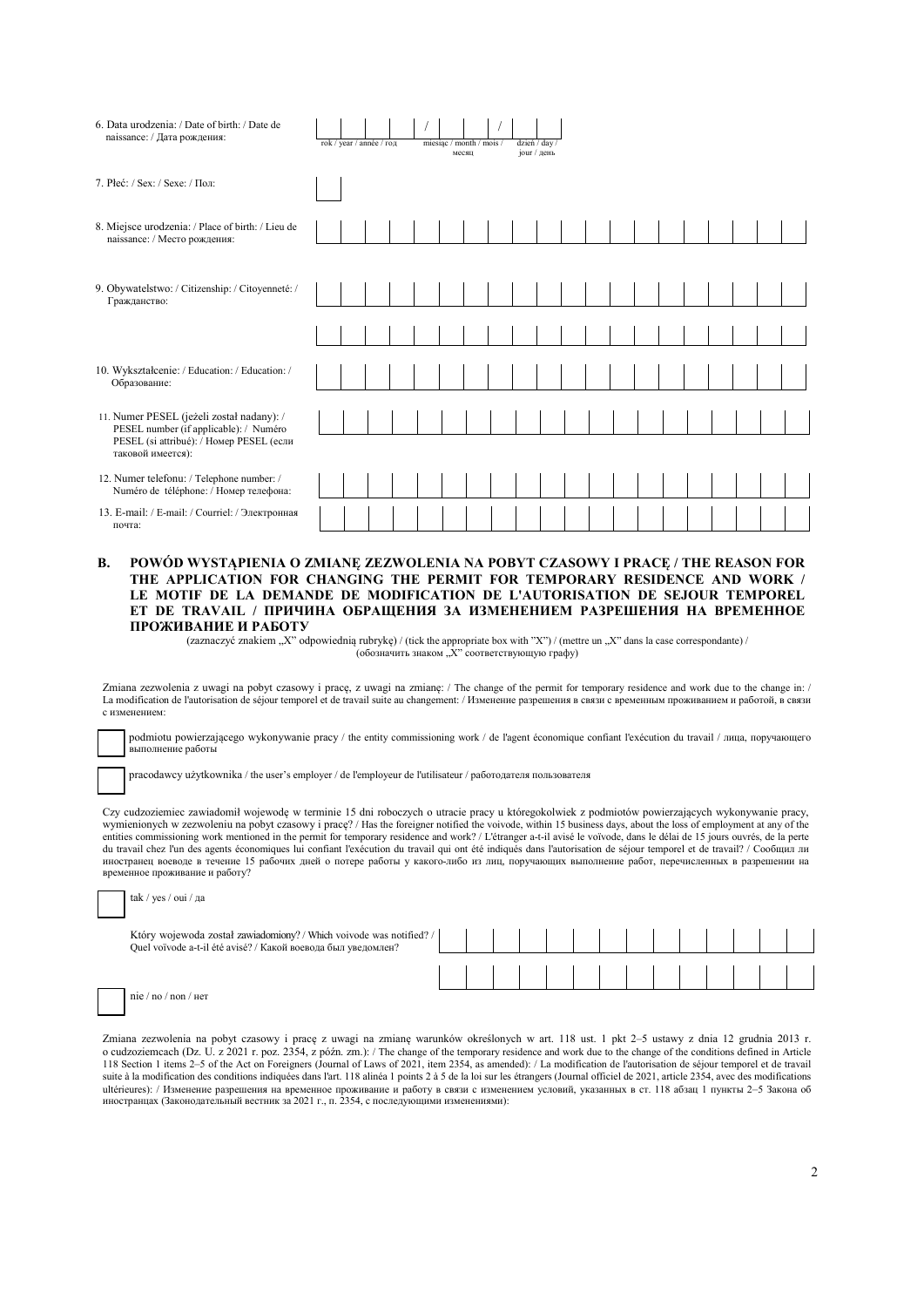zmianę stanowiska, na jakim cudzoziemiec ma wykonywać pracę / the change of the position on which the foreigner is to perform work / le changement de poste où l'étranger doit effectuer le travail / изменением должности, на которой иностранец должен выполнять работу

obniżenie kwoty wynagrodzenia / decrease in the amount of remuneration / la réduction du montant de remuneration / снижением размера вознаграждения

zmianę wymiaru czasu pracy / change in the working time / la modification du temps de travail / изменением рабочего времени

 $\overline{a}$ 

-<br>-

zmianę rodzaju umowy, na podstawie której cudzoziemiec ma wykonywać pracę / change in the type of agreement which serves as the basis for the foreigner's employment / la modification de la nature du contrat en vertu duquel l'étranger doit effectuer le travail / изменение типа контракта, по которому иностранец должен выполнять работу

 Zmiana zezwolenia na pobyt czasowy i pracę z uwagi na: / The change of the permit for temporary residence and work due to: / La modification de l'autorisation de séjour temporel et de travail suite: / Изменение разрешения на временное проживание и работу в связи с:

zaistnienie warunków zwolnienia z obowiązku posiadania zezwolenia na pracę / fulfilment of conditions allowing for the exemption from owning a work permit / à la survenance des conditions de dispense de l'obligation de possession de l'autorisation de travail / наличием условий для освобождения от обязанности иметь разрешение на работу

### **C. MIEJSCE POBYTU CUDZOZIEMCA / PLACE OF RESIDENCE OF THE FOREIGNER / LIEU DE SÉJOUR DE L'ÉTRANGER / МЕСТО ПРЕБЫВАНИЯ ИНОСТРАНЦА**

| 1. Województwo: / Voivodship: / Voïvodie: /<br>Воеводство:                            |  |  |  |  |  |  |  |  |  |  |
|---------------------------------------------------------------------------------------|--|--|--|--|--|--|--|--|--|--|
| 2. Miejscowość: / Town (city): / Localité: /<br>Населенный пункт:                     |  |  |  |  |  |  |  |  |  |  |
| 3. Ulica: / Street: / Rue: / Улица:                                                   |  |  |  |  |  |  |  |  |  |  |
| 4. Numer domu: / House number: / Numéro<br>du bâtiment: / Номер дома:                 |  |  |  |  |  |  |  |  |  |  |
| 5. Numer mieszkania: / Apartment number: /<br>Numéro d'appartement: / Номер квартиры: |  |  |  |  |  |  |  |  |  |  |
| 6. Kod pocztowy: / Postal code: / Code postal: /<br>Почтовый индекс:                  |  |  |  |  |  |  |  |  |  |  |

### **D. INFORMACJE DODATKOWE / ADDITIONAL INFORMATION / INFORMATIONS COMPLÉMENTAIRES / ДОПОЛНИТЕЛЬНАЯ ИНФОРМАЦИЯ**

**I. Członkowie rodziny cudzoziemca zamieszkujący na terytorium Rzeczypospolitej Polskiej / Members of foreigner's family living on the territory of the Republic of Poland / Membres de la famille de l'étranger qui habitent sur le territoire de la République de Pologne / Члены семьи иностранца, проживающие на территории Республики Польша** 

| Imie i nazwisko /<br>Name and surname /<br>Nom et prénom /<br>Имя и фамилия | Płeć<br>Sex /<br>Sexe /<br>Пол | Data urodzenia /<br>Date of birth /<br>Date de<br>naissance /<br>Дата рождения | Stopień<br>pokrewieństwa /<br>Degree<br>of kinship /<br>Niveau<br>de parenté /<br>Степень<br>родства | Obywatelstwa /<br>Citizenships /<br>Citoyennetés /<br>Гражданство | Miejsce<br>zamieszkania /<br>Place of residence /<br>Domicile /<br>Место<br>проживания | Czy ubiega się o udzielenie<br>zezwolenia na pobyt<br>czasowy? (tak/nie) /<br>Is he/she applying for the<br>temporary residence<br>permit? (yes/no) /<br>Est-ce qu'il (elle) demande<br>un permis de séjour<br>temporaire? (oui/non) /<br>Ходатайствуется ли<br>о предоставлении<br>разрешения на временное<br>пребывание? (да/нет) | Czy pozostaje na<br>utrzymaniu<br>cudzoziemca?<br>(tak/nie) /<br>Is he/she<br>a dependent on the<br>foreigner? (yes/no) /<br>Est-ce que la personne<br>dépend financièrement<br>de l'étranger?<br>$(ouv/non)$ /<br>Остается на<br>содержании<br>иностранца? (да/нет) |
|-----------------------------------------------------------------------------|--------------------------------|--------------------------------------------------------------------------------|------------------------------------------------------------------------------------------------------|-------------------------------------------------------------------|----------------------------------------------------------------------------------------|-------------------------------------------------------------------------------------------------------------------------------------------------------------------------------------------------------------------------------------------------------------------------------------------------------------------------------------|----------------------------------------------------------------------------------------------------------------------------------------------------------------------------------------------------------------------------------------------------------------------|
|                                                                             |                                |                                                                                |                                                                                                      |                                                                   |                                                                                        |                                                                                                                                                                                                                                                                                                                                     |                                                                                                                                                                                                                                                                      |
| 2.                                                                          |                                |                                                                                |                                                                                                      |                                                                   |                                                                                        |                                                                                                                                                                                                                                                                                                                                     |                                                                                                                                                                                                                                                                      |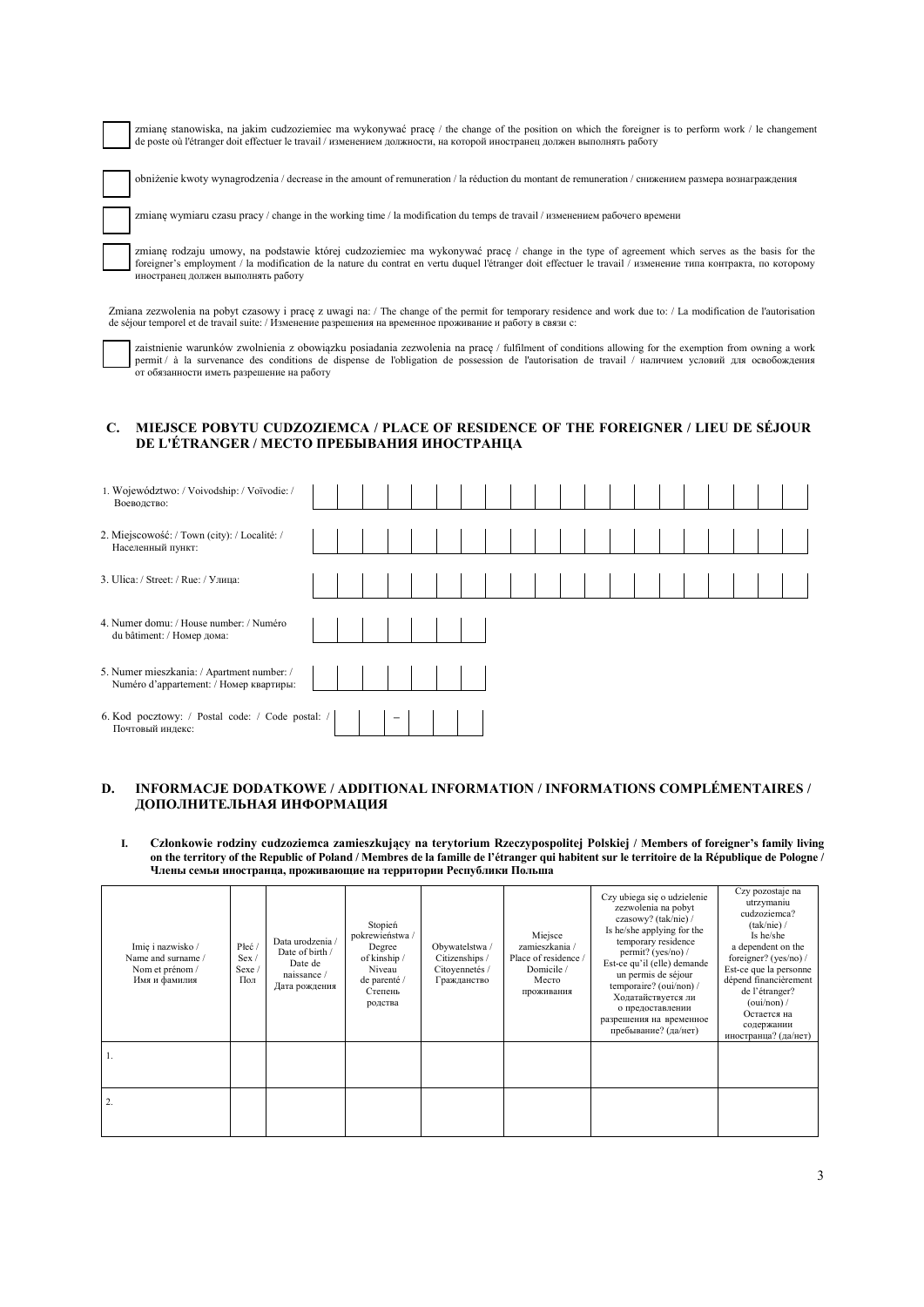| 0. |  |  |  |  |
|----|--|--|--|--|

- **II. Informacja o ubezpieczeniu zdrowotnym posiadanym przez cudzoziemca / Information about foreigner's medical insurance / Informations sur l'assurance médicale d' étranger / Информация о медицинской страховке имеющейся у иностранца**
- **III. Czy był(-a) Pan(-i) karany(-na) sądownie na terytorium Rzeczypospolitej Polskiej za przestępstwo, o którym mowa w art. 270**–**275 ustawy z dnia 6 czerwca 1997 r. – Kodeks karny (Dz. U. z 2021 r. poz. 2345, z późn. zm.), popełnione w związku z postępowaniem w sprawie wydania zezwolenia na pracę lub udzielenia zezwolenia na pobyt czasowy i pracę? / Have you been previously convicted by a court on the territory of the Republic of Poland for an offence mentioned in Article 270**–**275 of the Act of 6 June 1997 – Penal Code (Journal of Laws of 2021, item 2345, as amended), committed in connection with the procedure for issuing a permit for work or issuing a permit for temporary residence and work? / Avez-vous été condamné(e) par un tribunal sur le territoire de la République de Pologne pour un délit visé dans les articles 270 à 275 de la loi du 6 juin 1997 – Code pénal (Journal officiel**  de 2021, article 2345, avec des modifications ultérieures), perpétré en relation de la procédure de délivrance de l'autorisation de travail **ou de délivrance de l'autorisation de séjour temporel et de travail? / Были ли Вы наказаны судом на территории Республики Польша за преступление, указанное в ст. 270–275 закона от 6 июня 1997 г. – Уголовный кодекс (Законодательный вестник за 2021 г., поз. 2345, с последующими изменениями), совершенное в связи с производством по делу о выдаче разрешения на работу или о предоставлении разрешения на временное проживание и работу?**

(zaznaczyć znakiem "X" odpowiednią rubrykę) / (tick the appropriate box with "X") / (mettre un "X" dans la case correspondante) / (обозначить знаком "Х" соответствующую графу)

tak / yes / oui / да

Kiedy, za jaki czyn, jaki zapadł wyrok i czy został wykonany? / When, for what act, what sentence was passed and was it executed? / Quand? Pour quel acte? Quel était leverdict ? A-t-il été exécuté? / Когда, за какой проступок, какой был приговор и был ли он исполнен?



**IV. Czy toczy się przeciwko Panu(-ni) postępowanie karne lub postępowanie na terytorium Rzeczypospolitej Polskiej o przestępstwo, o którym mowa w art. 270**–**275 ustawy z dnia 6 czerwca 1997 r. – Kodeks karny, popełnione w związku z postępowaniem w sprawie wydania zezwolenia na pracę lub udzielenia zezwolenia na pobyt czasowy i pracę? / Is there a legal action or procedure pending against you on the territory of the Republic of Poland for an offence mentioned in Article 270–275 of the Act of 6 June 1997 – Penal Code , committed in connection with the procedure for issuing a permit for work or issuing a permit for temporary residence and work? / Y a-t-il, sur le territoire de la République de Pologne, une procédure pénale ou autre procédure**  en cours à votre encontre pour un délit visé dans les articles 270 à 275 de la loi du 6 juin 1997 – Code pénal, perpétré en relation **de la procédure de délivrance de l'autorisation de travail ou de délivrance de l'autorisation de séjour temporel et de travail? / Ведется ли против Вас какое-либо уголовное дело или ведется ли на территории Республики Польша производство по делу о преступлении, указанном в ст. 270–275 закона от 6 июня 1997 г. – Уголовный кодекс, совершенное в связи с производством по делу о выдаче разрешения на работу или о предоставлении разрешения на временное проживание и работу?** 

> (zaznaczyć znakiem "X" odpowiednią rubrykę) / (tick the appropriate box with "X") / (mettre un "X" dans la case correspondante ) / (обозначить знаком "Х" соответствующую графу)



tak / yes / oui / да

Jakie? / What? / Lesquelles? / Какие?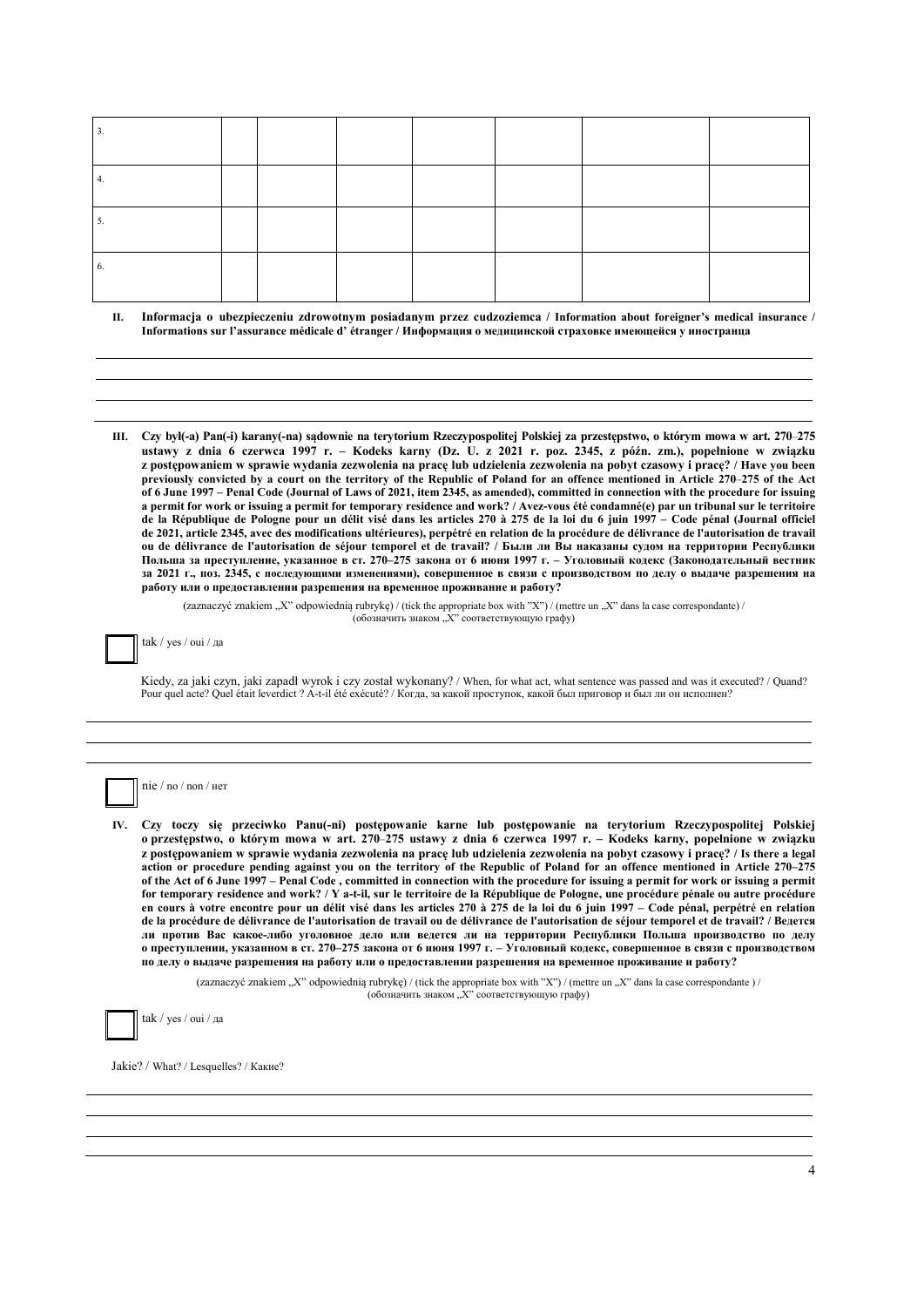

#### **E. OŚWIADCZENIE / DECLARATION / DECLARATION / ЗАЯВЛЕНИE**

**Świadomy(-ma) odpowiedzialności karnej wynikającej z art. 233 ustawy z dnia 6 czerwca 1997 r. – Kodeks karny (Dz. U. z 2021 r. poz. 2345, z późn. zm.) oświadczam, że dane i informacje zawarte we wniosku są prawdziwe. / Being aware of criminal liability under Article 233 of the Act of 6 June 1997 – Penal Code (Journal of Laws of 2021, item 2345, as amended), I hereby declare that the data and information I provided in the application are correct and truthful. / Conscient de la responsabilité criminelle en vertu de l'article 233 de la loi du 6 juin 1997 – Code pénal (Journal officiel de 2021, article 2345, avec des modifications ultérieures), je déclare que les données et informations contenues dans la demande sont vraies. / Осознавая уголовную ответственность по ст. 233 закона от 6 июня 1997 г. – Уголовный кодекс (Законодательный вестник за 2021 г., поз. 2345, с последующими изменениями), заявляю, что данные и свeдeния, содержащиеся в заявке являются достоверными.** 

**Jestem świadomy(-ma), że złożenie wniosku lub dołączenie dokumentów zawierających nieprawdziwe dane osobowe lub fałszywe informacje, a także zeznanie nieprawdy w postępowaniu o zmianę zezwolenia na pobyt czasowy i pracę, zatajenie prawdy, podrobienie, przerobienie dokumentu w celu użycia go jako autentycznego lub używanie takiego dokumentu jako autentycznego spowoduje odmowę zmiany zezwolenia na pobyt czasowy i pracę. / I am aware that the submission of the application or attachment of documents containing incorrect personal data or false information as well as making false statements, concealing the truth, forging, altering document for the purpose of using it as an authentic one or using such document as an authentic one in the proceedings concerning change of temporary residence and work permit shall result in the refusal to change of temporary residence and work permit. / Je déclare être conscient(e) que le dépôt d'une demande ou des documents en annexe contenant des coordonnées ou informations fausses, ainsiqu'une fausse déclaration lors de la procédure de changement de permi de séjour temporaire et de travail, la dissimulation des faits, la falsification ou la rectification d'un document dans le but de l'utiliser comme authentique ou l'utilisation d'un tel document comme authentique causera le refus de changement de permi de séjour temporaire et de travail. / Я осознаю, что подача заявки или приложение документов , которые содержат ложные личные данные или ложную информацию, а также если показания в производстве по делу об изменении разрешения на временное пребывание и работу содержат ложные сведения, скрывают правду, если подделан, изменен документ с целью использования его как аутентичного или такой документ использован как аутентичный, влечет за собой отказ в изменении разрешения на временное пребывание и работую.** 

Oświadczam, że znana jest mi treść art. 233 ustawy z dnia 6 czerwca 1997 r. – Kodeks karny<sup>1)</sup>.

-

§ 3. Nie podlega karze za czyn określony w § 1a, kto składa fałszywe zeznanie, nie wiedząc o prawie odmowy zeznania lub odpowiedzi na pytania.

§ 4a. Jeżeli sprawca czynu określonego w § 4 działa nieumyślnie, narażając na istotną szkodę interes publiczny, podlega karze pozbawienia wolności do lat 3.

- § 5. Sąd może zastosować nadzwyczajne złagodzenie kary, a nawet odstąpić od jej wymierzenia, jeżeli:
- 1) fałszywe zeznanie, opinia, ekspertyza lub tłumaczenie dotyczy okoliczności niemogących mieć wpływu na rozstrzygnięcie sprawy,
- 2) sprawca dobrowolnie sprostuje fałszywe zeznanie, opinię, ekspertyzę lub tłumaczenie, zanim nastąpi, chociażby nieprawomocne, rozstrzygnięcie sprawy.

**§ 6. Przepisy § 1**–**3 oraz 5 stosuje się odpowiednio do osoby, która składa fałszywe oświadczenie, jeżeli przepis ustawy przewiduje możliwość odebrania oświadczenia pod rygorem odpowiedzialności karnej.".** 

2) Article 233 of the Act of 6 June 1997 – Penal Code:

"Art. 233. § 1. Whoever, in giving testimony which is to serve as evidence in court proceedings or other proceedings conducted on the basis of a law, gives false testimony<br>or conceals the truth shall be subject to the pen

liable to imprisonment for a term of between 3 months and 5 years.

s 2. The prerequisite to this liability is that the person obtaining the testimony, acting within his competence, shall have warned the person testifying of the penal liability for false testimony or obtained a relevant pledge from the latter. § 3. Whoever, being unaware of the right to refuse testimony or answer to questions, gives false testimony because of fear of penal liability threatening himself or his next of kin, shall not

be liable to the penalty. § 4. Whoever, acting as an expert, expert witness or translator, provides a false opinion or translation to be used as in proceedings specified in § 1 shall be subject to the penalty of

deprivation of liberty between 1 and 10 years. § 4a. If the perpetrator of the act referred to in § 4 acts unintentionally exposing public interest to substantial harm he shall be subject to the penalty of deprivation of liberty for up to

3 years. § 5. The court may apply an extraordinary mitigation of the penalty, or even waive its imposition if:

1) The false testimony, opinion or translation concerns circumstances which cannot affect the outcome of the case,

2) The perpetrator voluntarily corrects the false testimony, opinion or translation before even a decision which is not final and valid has been rendered in the case.

§ 6. The provisions of § 1–3 and 5 shall be applied accordingly to a person providing a false statement if a provision of a law provides for the possibility of obtaining a statement **under the threat of penal liability." 3)** L'article 233 de la loi du 6 juin 1997 – Code pénal:

**"Art. 233. § 1. Celui qui, en déposant un témoignage destiné à servir de preuve dans une procédure judiciaire ou une autre procédure menée sur la base d'une loi, donne un**  faux témoignage ou cache la vérité, est passible d'une peine d'emprisonnement pouvant aller de 6 mois jusqu'à 8 ans.<br>§ 1a. Lorsque l'auteur de l'acte visé au § 1 donne un faux témoignage ou cache la vérité par crainte de l

peine d'emprisonnement pouvant aller de 3 mois jusqu'à 5 ans.

§ 2. La condition préalable à cette responsabilité : la personne qui recueille le témoignage, agissant dans le cadre de ses compétences, doit avertir la personne qui témoigne de la responsabilité pénale pour faux témoignage ou doit obtenir une déclaration sous serment de sa part.

§ 3. N'est pas punissable pour l'acte visé au § 1 celui qui donne un faux témoignage ignorant son droit de refuser de témoigner ou de répondre à des questions.

§ 4. Celui qui, en tant qu'expert, expert judiciaire ou interprète, présente une fausse opinion, fausse expertise ou fausse traduction destinée à servir de preuve dans la procédure visée au § 1 est punissable d'un emprisonnement maximal de 10 ans.

§ 4a. Lorsque l'auteur de l'acte visé au § 4 agit non intentionnellement en exposant l'intérêt général au dommage important, il est punissable d'un emprisonnement maximal de 3 ans.

§ 5. Le tribunal peut appliquer une procédure extraordinaire de clémence, voire renoncer à l'imposition de la peine, si:<br>1) le faux témoignage, fausse opinion, fausse expertise ou fausse traduction se réfère à des circonst

2) le contrevenant a volontairement corrigé tout faux témoignage, fausse opinion, fausse expertise ou fausse traduction avant même le résultat non définitif de l'affaire. **§ 6. Les dispositions du § 1–3 et 5 s'appliquent mutatis mutandis à une personne qui a fait une fausse déclaration si une disposition de la loi prévoit la possibilité de recevoir** 

**une déclaration sous peine de responsabilité pénale." 4)** Cтатья 233 закона от 6 июня 1997 г. – Уголовный кодекс:

**"Ст. 233. § 1. Кто, давая показания, которые могут использоваться как доказательства в судопроизводстве или в ином производстве, которое проводится на основании закона, сообщает ложные сведения или скрывает правду, подлежит наказанию лишением свободы на срок от 6 месяцев до 8 лет.** 

§ 1a. Если виновник поступка, определенного в § 1, сообщит ложные сведения или скроет правду из опасения перед уголовной ответственностью, угрожающей ему самому или его ближайшим, то он подлежит наказанию лишением свободы на срок от 3 месяцев до 5 лет.

 $1)$  Art. 233 ustawy z dnia 6 czerwca 1997 r. – Kodeks karny:

<sup>&</sup>quot;Art. 233. § 1. Kto, składając zeznanie mające służyć za dowód w postępowaniu sądowym lub w innym postępowaniu prowadzonym na podstawie ustawy, zeznaje nieprawdę<br>lub zataja prawdę, podlega karze pozbawienia wolności od 6 m

<sup>§ 1</sup>a. Jeżeli sprawca czynu określonego w § 1 zeznaje nieprawdę lub zataja prawdę z obawy przed odpowiedzialnością karną grożącą jemu samemu lub jego najbliższym, podlega karze pozbawienia wolności od 3 miesięcy do lat 5.

<sup>§ 2.</sup> Warunkiem odpowiedzialności jest, aby przyjmujący zeznanie, działając w zakresie swoich uprawnień, uprzedził zeznającego o odpowiedzialności karnej za fałszywe zeznanie lub odebrał od niego przyrzeczenie.

<sup>§ 4.</sup> Kto, jako biegły, rzeczoznawca lub tłumacz, przedstawia fałszywą opinię, ekspertyzę lub tłumaczenie mające służyć za dowód w postępowaniu określonym w § 1, podlega karze pozbawienia wolności od roku do lat 10.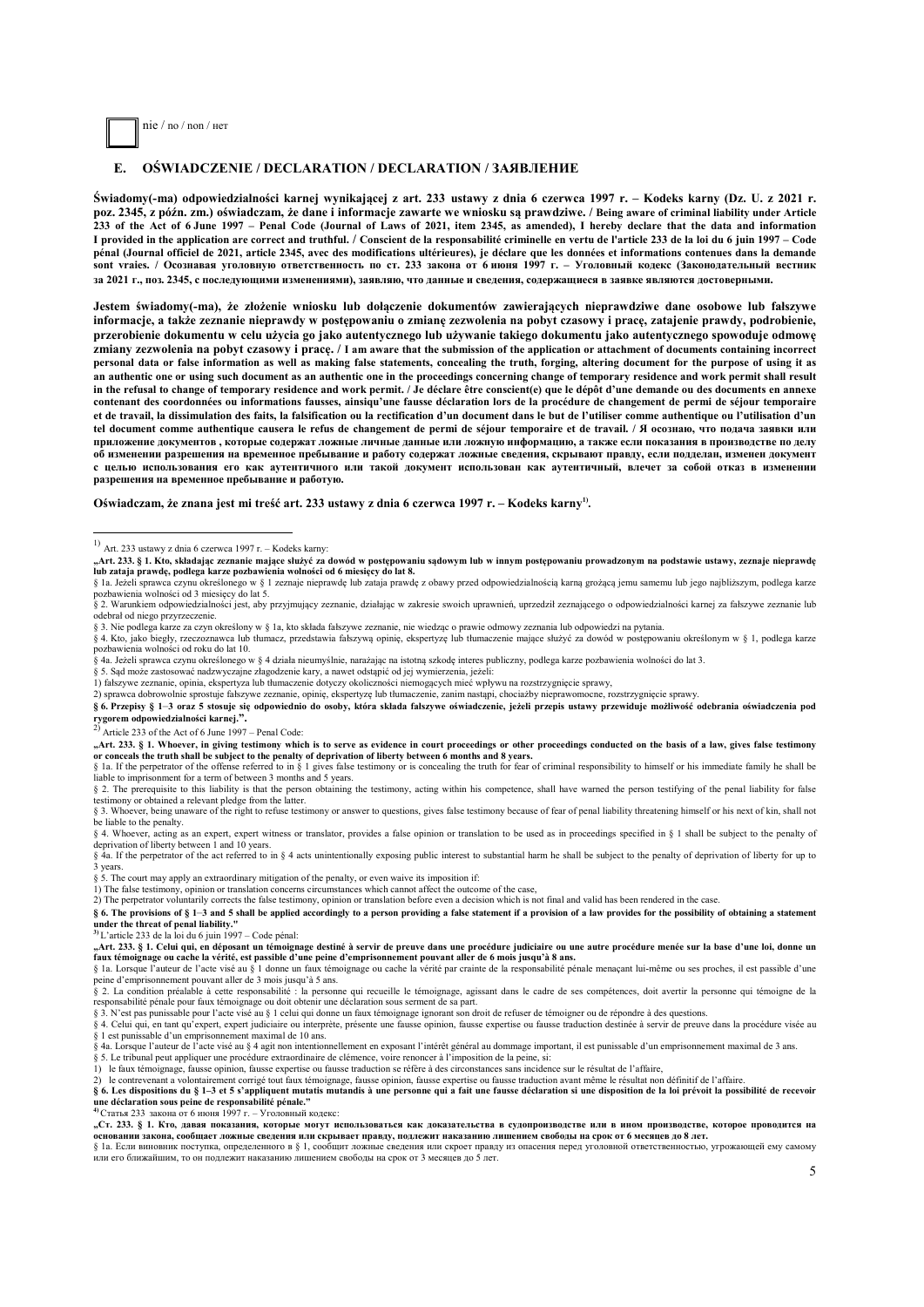**I hereby declare that I am familiar with the content of Article 233 of the Act of 6 June 1997 – Penal Code2). Je certifie que je connais le contenu de l'art. 233 de la loi du 6 juin 1997 – Code pénal3). Заявляю, что мне известно содержание статьи 233 закона от 6 июня 1997 г. – Уголовный кодекс4).** 

Data i podpis (imię i nazwisko) cudzoziemca: / Date and signature (name and surname) of the foreigner: / Date et signature (prénom et nom) de l'étranger: / Дата и подпись (имя и фамилия) иностранца:



(podpis – imię i nazwisko) / (signature – name and surname) / (signature – prénom et nom) / (подпись – имя и фамилия)

|     | (zangeza winosiyotawea) / (anaenea by the approam) / (a jointre par le demandeur) / (goodbiner sanbhreib) |
|-----|-----------------------------------------------------------------------------------------------------------|
| 1.  |                                                                                                           |
| 2.  |                                                                                                           |
| 3.  |                                                                                                           |
| 4.  |                                                                                                           |
| 5.  |                                                                                                           |
| 6.  |                                                                                                           |
| 7.  |                                                                                                           |
| 8.  |                                                                                                           |
| 9.  |                                                                                                           |
| 10. |                                                                                                           |

#### **Załączniki do wniosku / Attachments to the application / Annexes à la demande / Приложения к заявке**  $(za)$  (załącza wnioskodawca) / (attached by the applicant) / (à joindre par le demandeur) / (добавляет заявитель)

ответственности за ложные показания или взяло у него обещание о даче правдивых показаний.<br>§ 3. Не подлежит наказанию за поступок, определенный в §1а, лицо, дающее ложное показание, не зная о праве отказа от показаний или § 4. Кто в качестве эксперта, специалиста или переводчика представляет ложное заключение, экспертизу или перевод, которые могут использоваться как доказательство<br>в производстве, указанном в § 1, подлежит наказанию лишение

§ 5. Суд может применить чрезвычайное смягчение наказания и даже отказаться от его назначения, если: 1) ложное показание, заключение, экспертиза или перевод касаются обстоятельств, которые не могут повлиять на решение дела,

2) виновный добровольно исправляет ложное показание, заключение, экспертизу или перевод прежде, чем вынесено хотя бы и неправомочное решение по делу.

§ 6. Положения § 1–3, а также 5 применяются соответственно к лицу, которое дает ложные показания, если предписание закона предусматривает возможность<br>получения показаний под угрозой уголовной ответственности."

<sup>—&</sup>lt;br>§ 2. Условием ответственности является, чтобы лицо, ведущее допрос, действуя в пределах своих полномочий, предупредило лицо, дающее показания, об уголовной

<sup>§ 4</sup>a. Если виновник поступка, определенного в § 4, действует неумышленно, подвергая существенному вреду общественный интерес, то он подлежит наказанию лишением свободы на срок до 3 лет.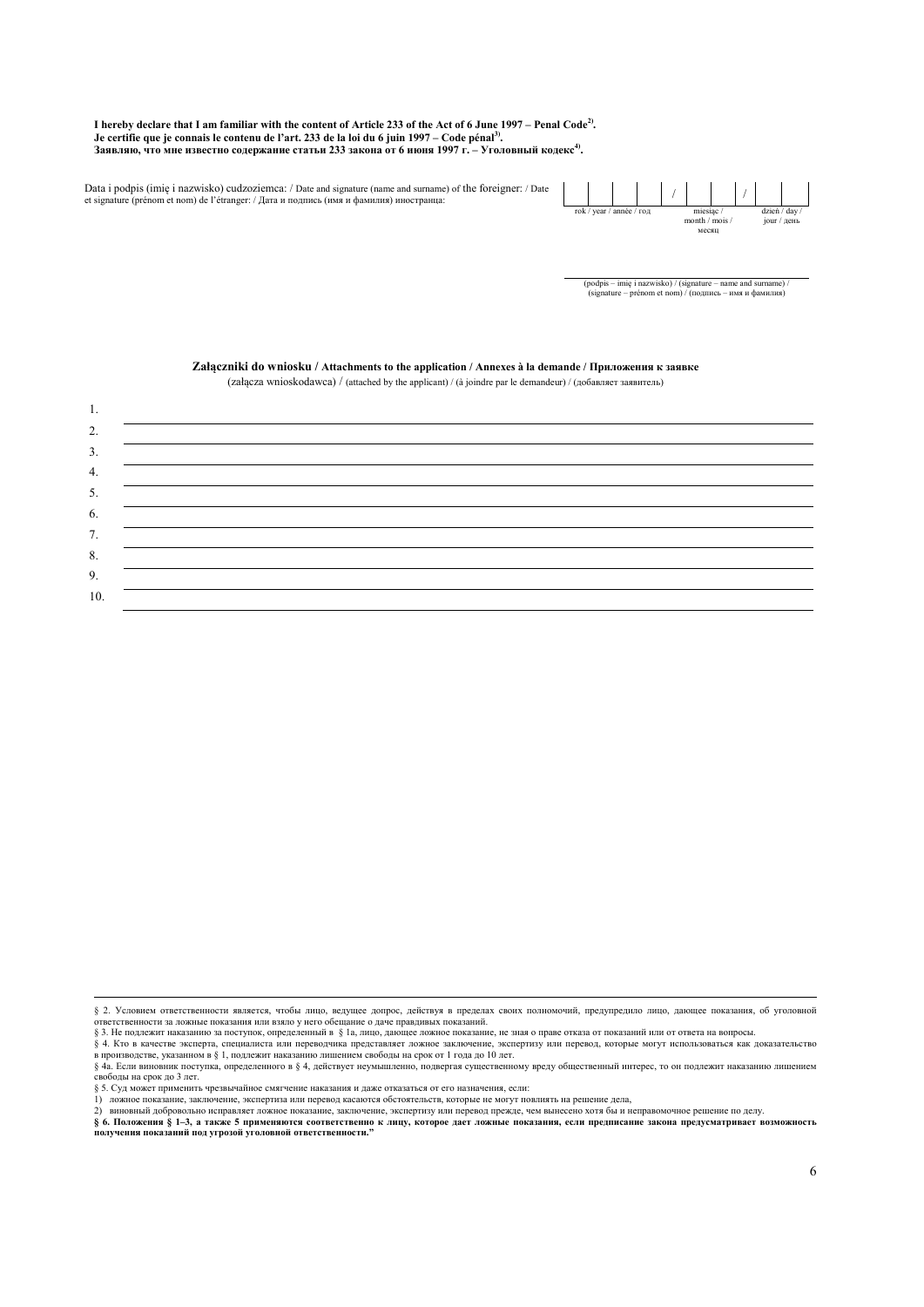# **POUCZENIE / INSTRUCTION / INSTRUCTION / ИНСТРУКЦИЯ**

- 1) Wniosek wypełnia się w języku polskim. The application should be filled in in Polish language. La demande doit être remplie en langue polonaise. Заявка заполняется на польском языке.
- 2) Wniosek należy wypełnić czytelnie, drukowanymi literami wpisywanymi w odpowiednie kratki. The application should be completed legibly, in printed letters written into the appropriate boxes. La demande doit être rempli lisiblement, en majuscules inscrites dans les cases correspondantes. Заявкy нужно заполнить читаемыми печатными буквами, вписывая их в соответствующие клетки.
- 3) Należy wypełnić wszystkie wymagane rubryki. All required fields should be filled in. Il faut remplir toutes les cases demandées. Следует заполнить все требуемые поля.
- 4) W części A w rubryce "Płeć" należy wpisać "M" w przypadku mężczyzny, "K" w przypadku kobiety. In Part A in the field "Sex" "M" should be written for a male and "K" for a female. Dans la partie A, rubrique «Sexe» – inscrire: «M» pour un homme, «K» pour une femme. В части А в графе «Пол» вписать «М» – для мужчины, «К» – для женщины.
- 5) Zgodnie z art. 64 ustawy z dnia 14 czerwca 1960 r. Kodeks postępowania administracyjnego (Dz. U. z 2021 r. poz. 735, z późn. zm.), jeżeli we wniosku nie wskazano adresu wnioskodawcy i nie ma możności ustalenia tego adresu na podstawie posiadanych danych, wniosek pozostawia się bez rozpoznania. Jeżeli podanie nie spełnia innych wymagań ustalonych w przepisach prawa, należy wezwać wnoszącego do usunięcia braków w wyznaczonym terminie, nie krótszym niż siedem dni, z pouczeniem, że nieusunięcie tych braków spowoduje pozostawienie podania bez rozpoznania.

Pursuant to Art. 64 of the Act of 14 June 1960 – Code of Administrative Procedure (Journal of Laws from 2021, item 735, as amended), if the application does not indicate the address of the applicant and it is impossible to determine the address on the basis of available data, the application will not be examined. If the application does not meet the other requirements set by law the applicant should be called to remedy the deficiencies within the time limit of not less than seven days stating that failure to remove these deficiencies will result in leaving the application unexamined.

Conformément à l'art. 64 de la loi du 14 juin 1960 – du Code de procédure administrative (Journal officiel de 2021, pos. 735, avec des modifications ultérieures), si la demande n'indique pas l'adresse du demandeur et qu'il est impossible de déterminer l'adresse sur la base des données disponibles, la demande ne sera pas examinée. Si la demande ne satisfait pas aux autres exigences prévues par la loi, il faut appeler le demandeur à compléter la demande dans le délai imparti d'au moins sept jours, en l'avertissant que le défaut de compléter la demande constitue un motif pour ne pas examiner la demande.

Согласно ст. 64 закона от 14 июня 1960 г. – Административного-процессуальный кодекс (Законодательный вестник за 2021 г., пoл. 735, с последующими изменениями), если в заявке не указан адрес заявителя и отсутствует возможность установлить этот адрес на основании имеющихся данных, то заявка будет оставлена без рассмотрения. Если заявление не соответствует другим требованиям, которые установлены положениями закона, следует вызвать подающего заявление для устранения недостатков в определенный срок, не меньше семи дней, с объяснением того, что при не устранении этих недостатков заявление будет оставлено без рассмотрения.

- Jeżeli w jakiejkolwiek rubryce formularza jest zbyt mało miejsca na wpisanie wymaganych informacji, dalsze informacje, wraz ze wskazaniem rubryki, której dotyczą, należy podać na osobnym arkuszu formatu A4 i dołączyć do wniosku jako załącznik. If there is not enough space to fill in any section of the application form, you can continue on a separate sheet of A4 paper. The additional information should contain an indication of the appriopriate section concerned and should be enclosed with the application as an attachment. Si dans une case du formulaire, il n'y a pas suffisamment d'espace pour entrer les informations requises, joignez ces informations complémentaires, avec l'indication de la case clairement identifiée, sur une feuille séparée au format A4 qui doit être jointe à l'annexe de la demande. Если в какой-либо графе бланка есть слишком мало места для вписания требуемой информации, дальнейшую информацию, вместе с указанием графы, которых касается, следует подать на отдельном листе формата А4 и приложить к заявке как приложение.
- 7) Cudzoziemiec ubiegający się o zmianę zezwolenia na pobyt czasowy i pracę dołącza do wniosku wypełniony przez podmiot powierzający mu wykonywanie pracy załącznik, o którym mowa w art. 106 ust. 1a ustawy z dnia 12 grudnia 2013 r. o cudzoziemcach. A foreign national applying for the change of the permit for temporary residence and work must attach a appendix mentioned in Article 106

section 1a of the Act on Foreigners filled out by the entity which commissions work.

 L'étranger sollicitant la modification de l'autorisation de séjour temporel et de travail doit y joindre l'annexe visée dans l'art. 106 alinéa 1a sous a de la loi sur les étrangers, complétée par l'agent économique lui confiant le travail

 Иностранец, ходатайствующий об изменении разрешения на временное проживание и работу, прилагает приложение, заполненное лицом, поручившим ему работу, о котором говорится в ст. 106 абзац 1а Закона об иностранцах.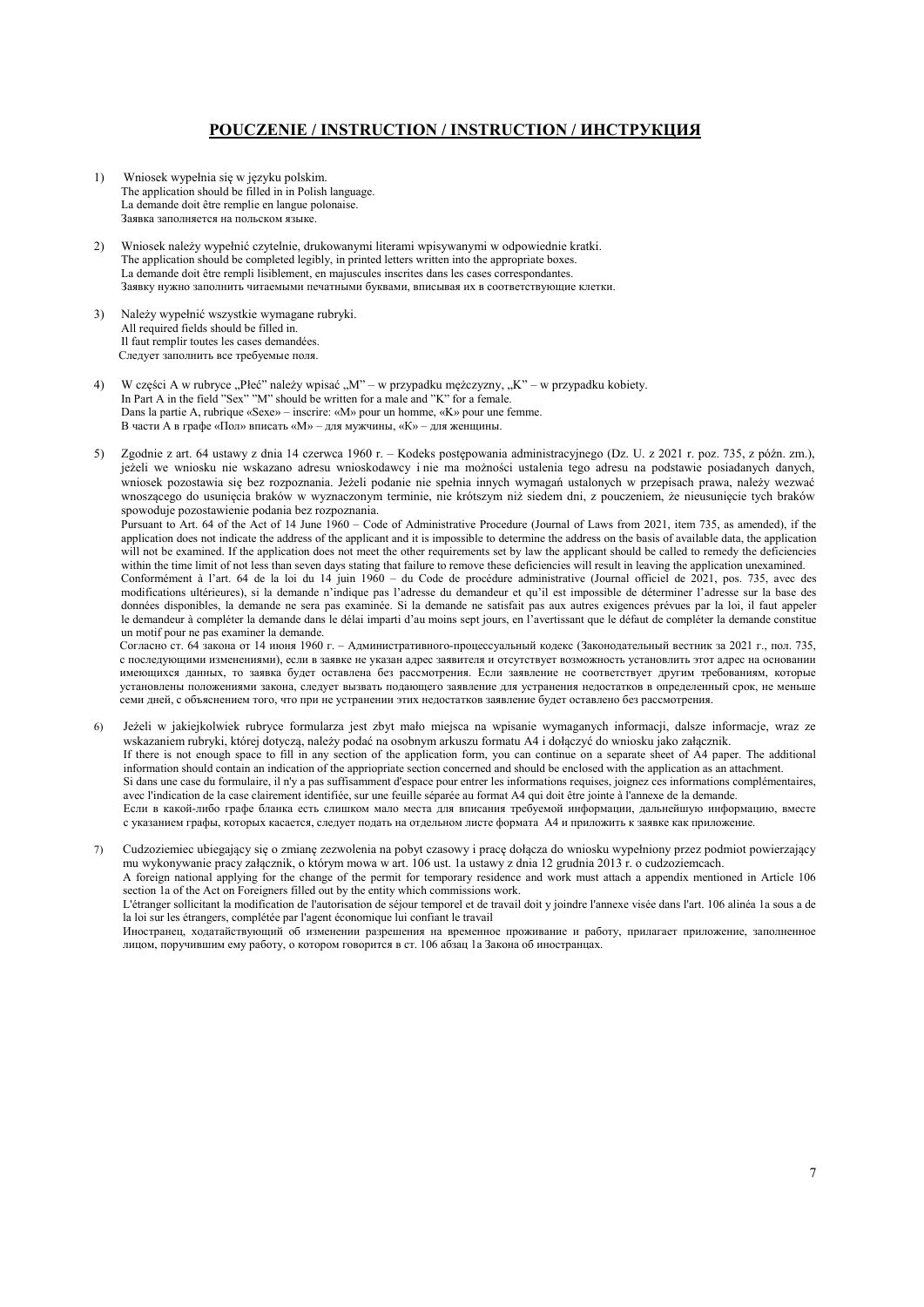#### **ADNOTACJE URZĘDOWE / OFFICIAL NOTES / ANNOTATIONS DE L'OFFICE / СЛУЖЕБНЫЕ АННОТАЦИИ**

(wypełnia organ rozpatrujący wniosek) / (to be filled in by the authority examining the application) / (à remplir par l'organe qui instruit la demande) / (заполняет орган, рассматривающий заявку)

Data, imię, nazwisko, stanowisko służbowe i podpis osoby przyjmującej wniosek: / Date, name, surname, position and signature of the person accepting the application: / Date, nom, prénom, fonction et signature de la personne qui reçoit la demande: / Дата, имя, фамилия, должность и подпись лица, принимающего заявку:

 / / rok / year / année / год miesiąc / month / mois / месяц dzień / day / jou день

(podpis) / (signature) / (signature) / (подпись)

Adnotacje osoby przyjmującej wniosek: / Notes of the person accepting the application: / Annotations de la personne qui reçoit la demande: / Аннотации лица, принимающего заявку:

> Miejsce na potwierdzenie opłaty skarbowej za zmianę zezwolenia na pobyt czasowy i pracę. Place for the fee payment receipt for the change temporary residence and work permit. Place pour certifier la redevance pour la changement à permis de sejour et travail temporaire. Место подтверждения госпошлины за изменение разрешения на временное проживание и работу.

| Numer systemowy osoby:/<br>System number of the person: /<br>Numéro de la personne dans le<br>système: / Системный номер лица:          |  |  |  |  |  |
|-----------------------------------------------------------------------------------------------------------------------------------------|--|--|--|--|--|
| Numer systemowy wniosku: /<br>System number of the application: /<br>Numéro de la demande dans le<br>système: / Системный номер заявки: |  |  |  |  |  |

Data, imię, nazwisko, stanowisko służbowe i podpis osoby prowadzącej sprawę: / Date, name, surname,<br>position and signature of the person examining the case: / Date, nom, prénom, fonction et signature<br>du fonctionnaire qui rok / year / année / год miesiąc / month / mois /

(podpis) / (signature) / (signature) / (подпись)

месяц

/ /

dzień / day / jour / день